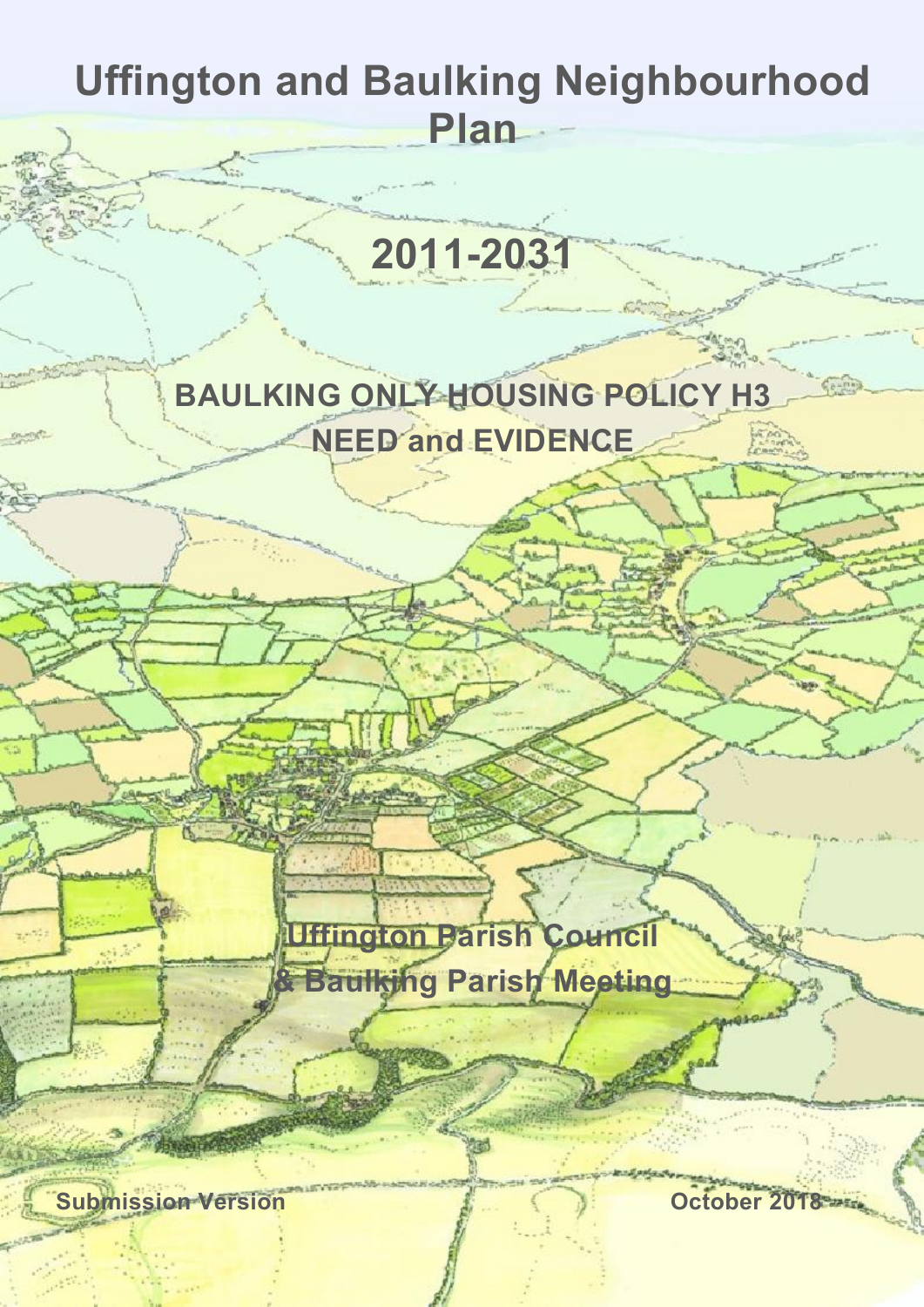### **Uffington and Baulking Neighbourhood Plan**

# **BAULKING ONLY HOUSING POLICY H3: NEED and EVIDENCE**

### **Policy H3:**

'Housing will be permitted to meet a local need where this need is evidenced and where the development does not have an unacceptable impact on the visual and landscape amenity of the area. In all cases proposed, development must comply with the relevant policies of the Development Plan or National Policy.'

#### **Why is the Policy needed, what is its intention, and how is it evidenced?**

### **1. Need and Intention**

Baulking is a small village (Parish) of 41 homes, 107 residents. As a community we elected, through the initial Community Led Plan, to join in an NP, with our nearest neighbouring village (0.9 of a mile away), Uffington, a 'Larger' village, upon whose services we rely, and indeed, they upon our patronage, in this rural area.

The Baulking need, is to enable Parishioners to remain in the village (many have lived here all their lives), as they have clearly indicated they wish to, by being able to downsize from larger homes. This will free up larger houses to new younger families with children, bring vitality to the village, and perpetuate the village for the future. If not, the village may well die. This would include market housing and affordable as applicable.

The village of Baulking falls into the lowest tier of the Vale of the White Horse District Council, Settlement hierarchy, as determined in their adopted Local Plan Part 1, at Core Policy 3, this being 'Open Countryside.'

At Core Policy 4 of the Local Plan Part 1 a little more clarity is given to what 'Open Countryside' means, regarding building. It states:

'Development in open countryside will not be appropriate unless specifically supported by other relevant policies as set out in the Development Plan or National Policy'.

The relevant policies which are referred to, are the specifics detailed in Paragraph 55 of the NPPF, supported by some other new policies as outlined in the Vale Local Plan Part 2 (awaiting the Examination report), these being Development Policies 1-6: Space standards, Sub-division of dwellings, Residential annexes, Replacement dwellings (DP5 and DP6 are both covered in Paragraph 55); Rural workers dwellings and Re-use/conversion of existing (farm) buildings).

The relevant policies do not enable the need. There are only two working farms remaining; all others are now converted to residential use. What are left have no requirement for rural workers, as mechanisation replaces people. All the heritage (listed) buildings are already private homes (except the Church); sub-division might work in some cases, but not many, and with an ageing population, it would be better to build new, to meet the needs of that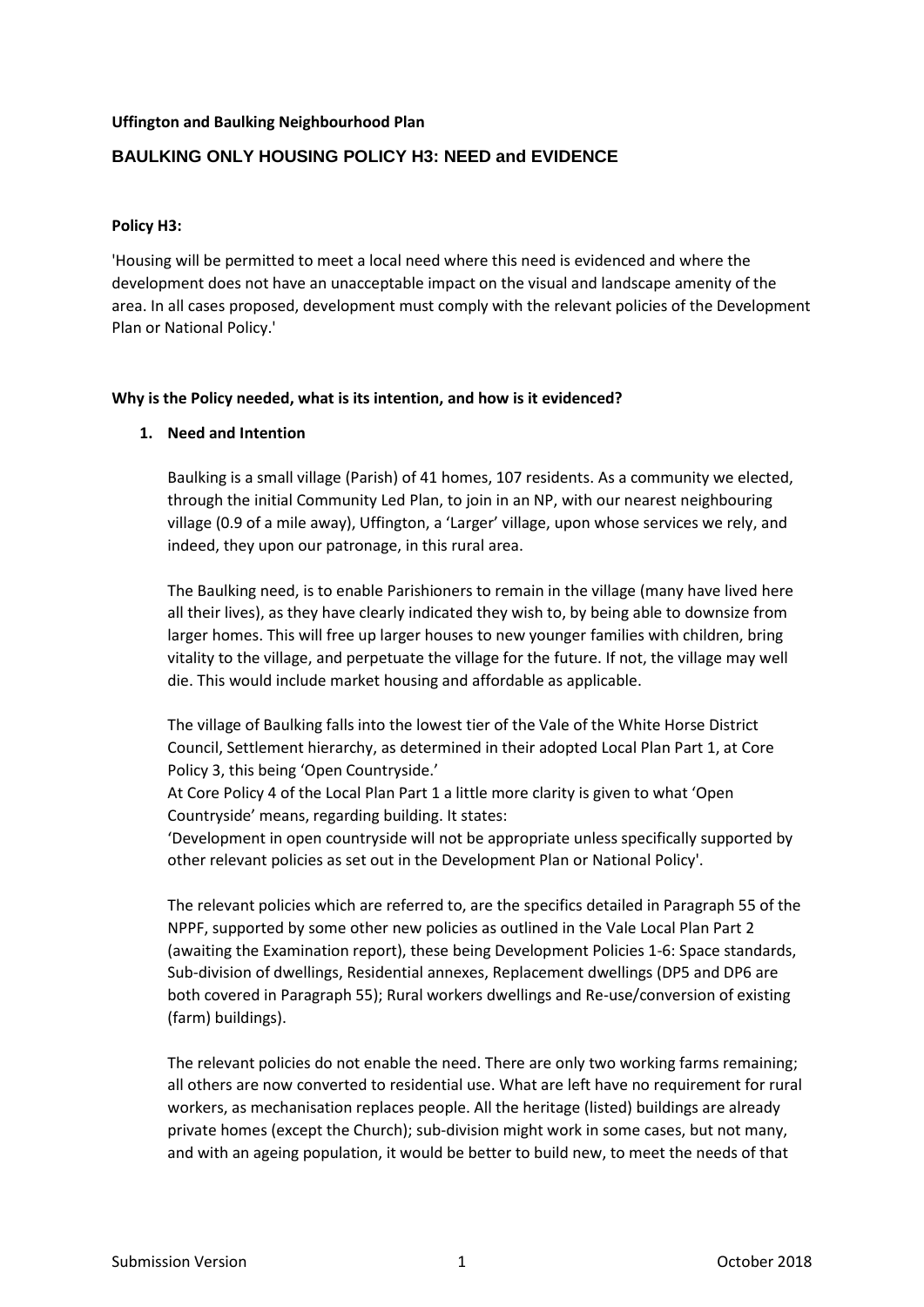profile, and free up larger houses to attract families. One-off dwellings of exceptional design may come forward but will not address the housing need.

### **2. Evidence for a dedicated Policy for Baulking**

### **a) The Housing Needs Assessment and the Landscape Capacity Survey**.

In examining the NPPG regarding neighbourhood planning, an NP can potentially give rise to consideration for supplement to a Local Plan. As part of the process to create the Neighbourhood Plan, two key reports, carried out by independent consultants were produced; the Housing Needs Assessment (HNA) and the Landscape Capacity Survey (LCS).

 The HNA, pre-supported by a Housing Needs Survey (a multi-question document, responded to by 81% of the villagers), clearly states in the Executive Summary at Pt 1.7:

'The rationale for Baulking Housing need is as follows. Baulking is classified as 'open countryside' in the Local Plan 2031 Part 1. Population projections, house prices, employment and tenure factors suggest little current need for additional dwellings. Four single dwellings have received planning permission in the period 2011- 2016. While a further need is not justified by current evidence, this does not discount future infill/self-build projects in the plan period. Where single dwellings are required they should be focused on addressing the housing mix in Baulking to supply 1-2 bed and 3-4 bed semi-detached houses and bungalows for young families and couples as well as elderly residents. These smaller properties are required as the population ages; the larger homes will retain younger working-age groups and larger families.'

In the Summary of the HNA, at Pt 5.4, the Consultant concludes:

'Factors outlined {for Baulking} suggest that the mix of housing is addressed with the addition of smaller properties. As the population ages this would also make provision for younger families in the larger homes. No development is proposed for Baulking other than infill and self-build opportunities as they arise. Dwellings required should be smaller 1-2 bed and 3-4 bed homes for young couples/families and the elderly, consisting of semi/detached houses and bungalows. These should be privately marketed'.

• The LCS shows that whilst some of Baulking is categorised 'Low Capacity', in fact due to the greater distance from the AONB (Ridgeway and White Horse Hill), Baulking carries far greater scope for some development than Uffington.

# **b) The 'Open Countryside' determination.**

The opening statement of Paragraph 55 states:

'To promote sustainable development in rural areas, housing should be located where it will enhance or maintain the vitality of rural communities. For example, where there are groups of smaller settlements, development in one village may support services in a village nearby. Local planning authorities should avoid new isolated homes in the countryside unless there are special circumstances'.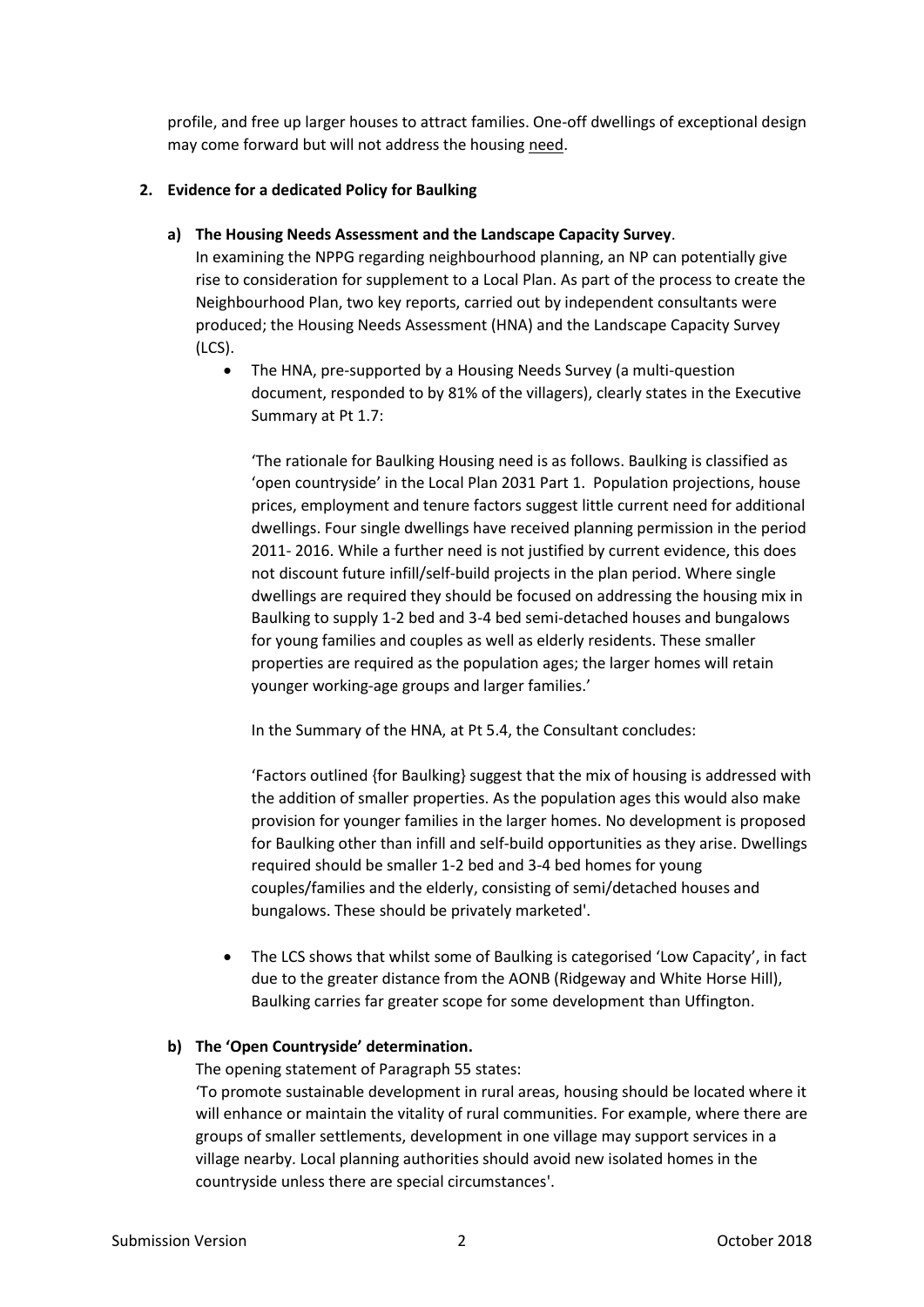This paragraph raises two key points:

- Baulking, as outlined at 'Pt 1 Need,' relies upon the services of our neighbouring village, Uffington, and likewise, those services benefit from the support of Baulking villagers who visit the local shop, post office and pub.
- The final sentence refers to 'isolated homes in the countryside'. Baulking is not isolated, being but 0.9 mile away from Uffington, thereby easily accessible by foot, bicycle or car. The towns of Faringdon and Wantage are just 8 miles away. It is therefore within easy reach of services and facilities. The village homes are mostly around the village Green, or scattered in clusters along Baulking Lane, the principal road that runs through the village.

Case law in regard to NPPF Paragraph 55: most notably the assessment of 'isolated' is best shown in Braintree District Council v Secretary of State for Communities and Local Government [2017] EWHC 2743 (Admin), which concluded that the definition of isolated is 'far away from other places, buildings or people; remote.' Mrs Justice Lang DBE, sitting, went on to conclude, amongst other points, that: In AD 8 & 9, the Inspector correctly applied NPPF 55 by concluding that, since the proposed new homes would be located on a road in a village where there were a number of dwellings nearby, it would not result in 'new isolated homes in the countryside'.

#### **c) Sustainability.**

Having determined that Baulking is not 'isolated', is it sustainable, and therefore does it meet the principle 'golden thread' of the NPPF. Case law would suggest so, as new homes in rural areas support the local economy, add to the social vitality of communities and thereby support the natural environment.

Mrs Justice Lang DBE, stated: 'The policy in favour of locating housing where it will "enhance or maintain the vitality of rural communities" is not limited to economic benefits. The word "vitality" is broad in scope and includes the social role of sustainable development, described in NPPF 7 as "supporting strong, vibrant and healthy communities, by providing the supply of housing required to meet the needs of present and future generations"'.

The NPPG gives further guidance on sustainability and the process for an NP submission, which seeks to add to the Local Plan:

'Assessing housing need and allocating sites should be considered at a strategic level and through the Local Plan and/or neighbourhood plan process. However, all settlements can play a role in delivering sustainable development in rural areas – and so blanket policies restricting housing development in some settlements and preventing other settlements from expanding should be avoided unless their use can be supported by robust evidence. A neighbourhood plan can allocate additional sites to those in a Local Plan where this is supported by evidence to demonstrate need above that identified in the Local Plan and the plan proposal meets the basic conditions.<sup>1</sup>

1

 $^{1}$  NPPG, May 2016: Paragraph: 001 Reference ID: 50-001-20160519.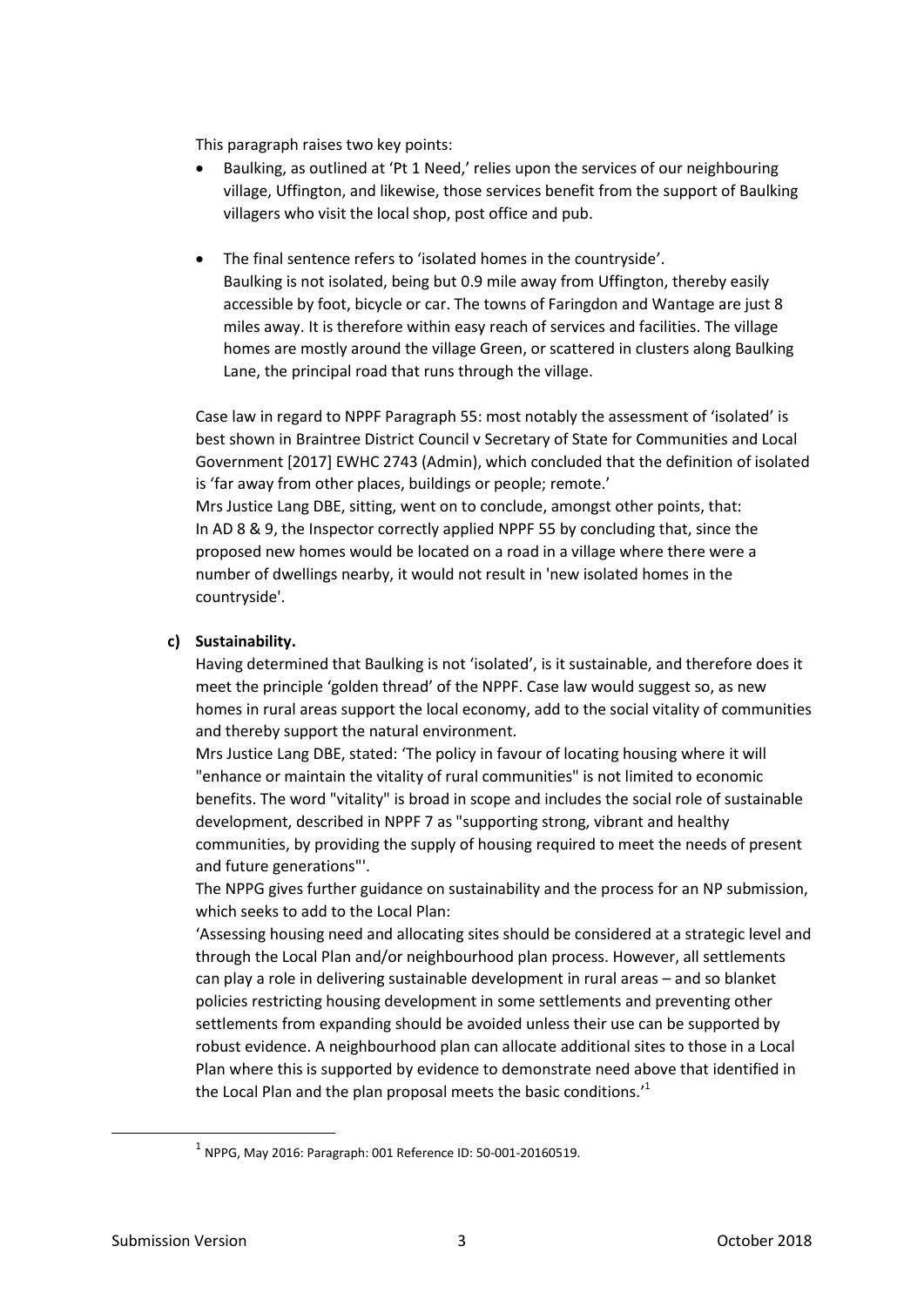There is no robust evidence available from the Vale of the White Horse District Council, despite repeated requests, to support the blanket determination of 'open countryside'.

**d) Basic Conditions and 'General Conformity' with the strategic policies of the Local Plan.** The Basic Conditions regarding the key element in this submission about the NPPF have been outlined, and the relationship with the requirements of contribution to the achievement of sustainable development.

'General Conformity' with the LPA, Local Plan (CP3 and CP4) is met, per the guidance indicated in the NPPG:

'When considering whether a policy is in general conformity a qualifying body, independent examiner, or local planning authority, should consider the following:

- whether the neighbourhood plan policy or development proposal supports and upholds the general principle that the strategic policy is concerned with
- the degree, if any, of conflict between the draft neighbourhood plan policy or development proposal and the strategic policy
- whether the draft neighbourhood plan policy or development proposal provides an additional level of detail and/or a distinct local approach to that set out in the strategic policy without undermining that policy
- the rationale for the approach taken in the draft neighbourhood plan or Order and the evidence to justify that approach'.

Paragraph: 074 Reference ID: 41-074-20140306 Revision date: 06 03 2014

The key bullet points are numbers 2,3 and 4.

Pt 2: There is conflict with the principle of 'Open Countryside' in so far as it is not defined in the Local Plan nor supported by robust evidence, and yet it is already being used to decline planning applications. Case law is building to suggest that the term is unsubstantial, and that in cases of Appeal, it is not supported by the NPPF Paragraph 55, in respect of 'isolation,' as would be applied to Baulking.

Pt 3: It is believed that the evidence supplied provides an additional level of detail and/or a distinct local approach to that set out in the strategic policy without undermining that policy. We are not seeking to change the Policy, but to add an extra option for distinct local need, relative to the fact that all other options are exhausted. Pt 4: The rationale for the Policy proposed is clearly laid out and evidenced.

# **e) Examining Inspectors observations about the Vale Local Plans Part 1 and Part 2 with regard to matters in respect of the proposed Policy H3.**

At the review of the Vale of the White Horse Local Plan Part 1, the Inspector, Mr Rivett, altered the wording of CP4 (VWHDC Local Plan Part 1 Schedule of Main Modifications July 2016 FINAL(1) by adding: 'in the Development Plan or National Policy' to the end of the above sentence. Hence our use of these words in the proposed H3 Policy. The VWHDC had wanted it to say: 'where development {in Open Countryside} will not be appropriate, unless consistent with the exceptions policies set out in the Local Plan'. This is important as the Development Plan includes the Neighbourhood Plan, and National Policy should guide Local Plans. Planning policy is not just about the council Local Plans.

At the Hearings for the Vale of the White Horse Local Plan Part 2, the Inspector, Mr Reed, invited the Chair of Baulking Parish Meeting to speak, following submission of a paper regarding 'open countryside' and its consequences. Mr Reed made it clear, of